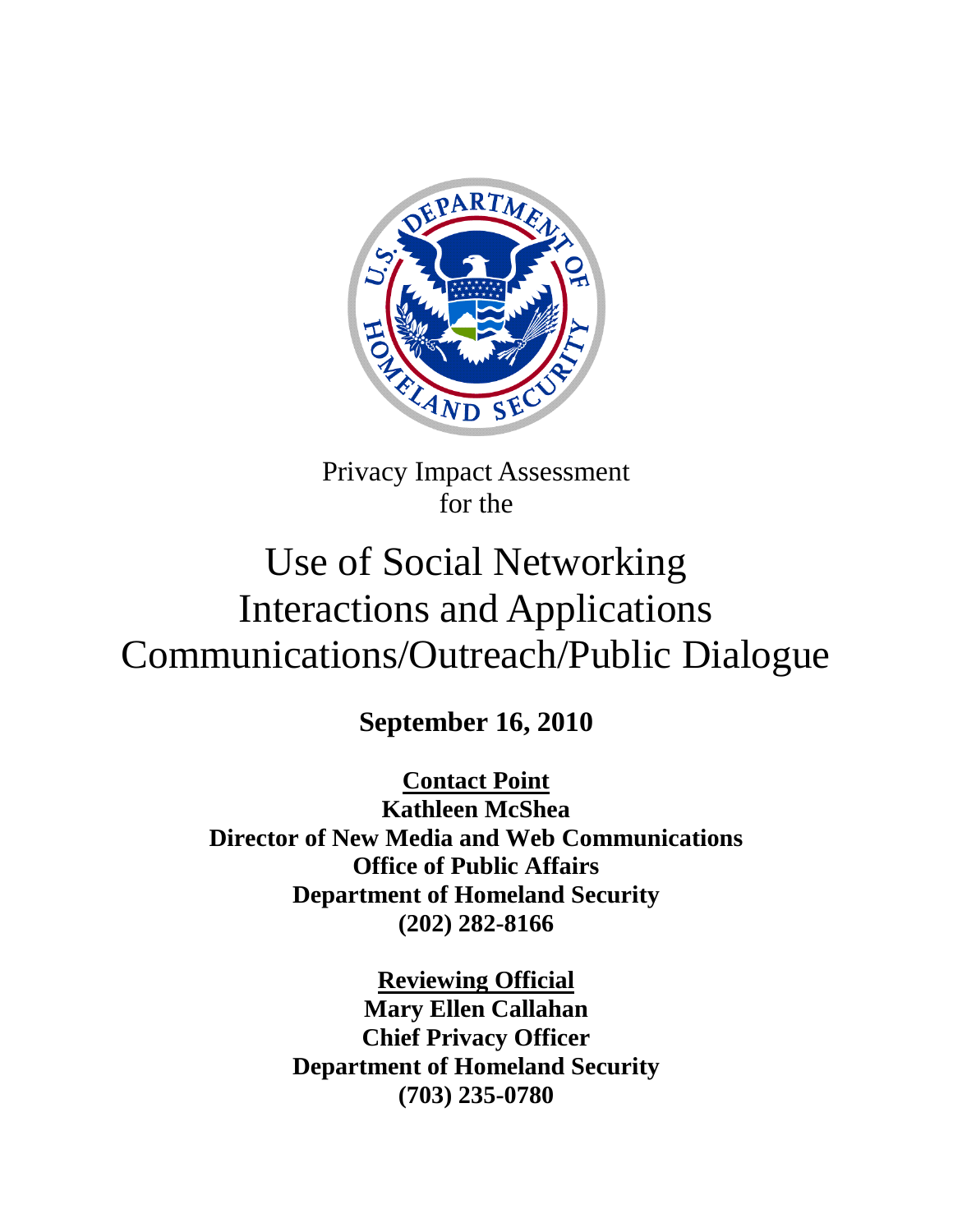

### **Abstract**

Social networking interactions and applications includes a sphere of non-government websites and web-based tools that focuses on connecting users, inside and outside of the Department of Homeland Security (DHS or Department), to engage in dialogue, share information and media, and collaborate. Third-parties control and operate these non-governmental websites; however, the Department may use them as alternative channels to provide robust information and engage with the public. The Department may also use these websites to make information and services widely available, while promoting transparency and accountability, as a service for those seeking information about or services from the Department. This Privacy Impact Assessment (PIA) analyzes the Department's use of social networking and how these interactions and applications could result in the Department receiving personally identifiable information (PII). This PIA describes the information the Department may have access to, how it will use the information, what information is retained and shared, and how individuals can gain access to and correct their information. Appendix A of this PIA will serve as a listing, to be updated periodically, of DHS social networking interactions and applications, approved by the Chief Privacy Officer, that follow the requirements and analytical understanding outlined in this PIA. $<sup>1</sup>$  $<sup>1</sup>$  $<sup>1</sup>$ </sup>

The social networking interactions and applications list in Appendix A are subject to Privacy Compliance Reviews by the DHS Privacy Office.

### **Overview**

In accordance with the President's Memorandum on Transparency and Open Government (January [2](#page-1-1)1, 2009)<sup>2</sup> and the Director of the Office of Management and Budget's (OMB) Open Government Directive Memorandum (December 8, 2009),<sup>[3](#page-1-2)</sup> the Department may utilize the opportunity that social networking presents to provide the public with robust information through many channels and to further engage the public. The Department may use certain non-government websites to make information and services widely available to the general public, while promoting transparency and accountability, as a service for those seeking information about or services from the Department.

It is imperative that the Department be transparent about the Department's use of social networking and applications to avoid concerns about unauthorized surveillance of these social networks. The Department must first engage these social networking websites and applications in a manner that protects privacy and respects the intent of users. Under this PIA, the Department is concluding that the public user fully expects privacy protections while interacting with the Department. In order to address these and other concerns, DHS has set forth specific requirements in this PIA on how the Department may engage in social networking including the use of applications in a privacy sensitive way.

<span id="page-1-0"></span><sup>&</sup>lt;sup>1</sup> If a component of the Department has an operational need to use social networking interactions or applications that is outside the scope of the requirements and analytical understanding outlined in this PIA, a separate PIA must be written for that component's use of social networking interactions or applications to address the specific privacy concerns that are unique to that initiative for consideration by the Chief Privacy Officer. 2 President Barack Obama, Memorandum on *Transparency and Open Government* (January 21, 2009), *available at*

<span id="page-1-1"></span>[http://www.gpoaccess.gov/presdocs/2009/DCPD200900010.pdf.](http://www.gpoaccess.gov/presdocs/2009/DCPD200900010.pdf) [3](http://www.gpoaccess.gov/presdocs/2009/DCPD200900010.pdf) OMB Memorandum M-10-06, *Open Government Directive* (December 8, 2009), *available at* 

<span id="page-1-2"></span>[http://www.whitehouse.gov/omb/assets/memoranda\\_2010/m10-06.pdf.](http://www.whitehouse.gov/omb/assets/memoranda_2010/m10-06.pdf)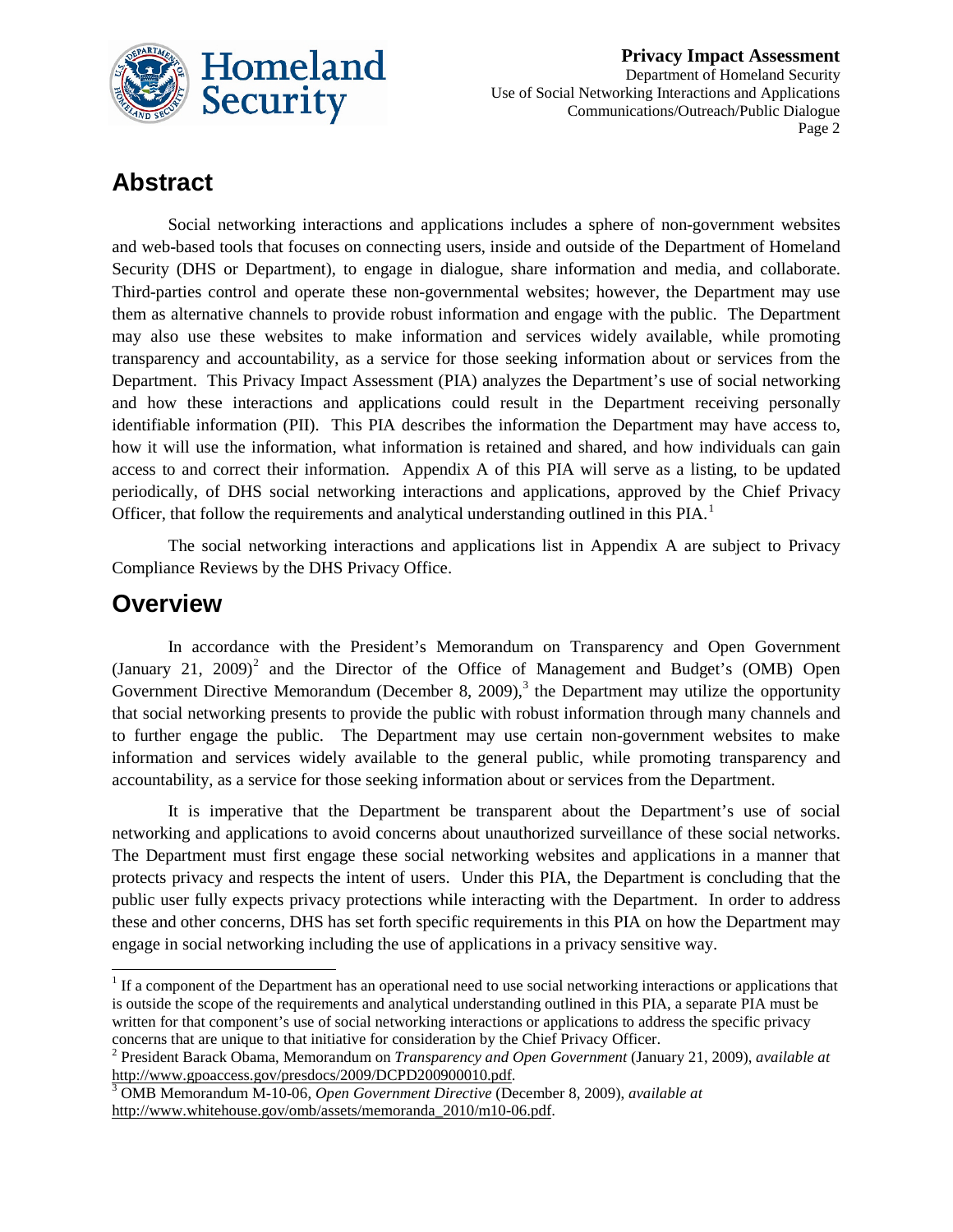

This PIA analyzes the Department's potential activities on certain social networking websites and web-based applications that make up the range of social networking websites. Generally, social networking websites and applications are privately owned by third parties. These social networking websites and applications continue to grow in size and diversity. Because of the depth and diversity of this reach, the Department is planning for the potential use of a multitude of social networking initiatives.

In considering the different types of social networking websites and applications, DHS identified three general types that it may use, under the auspices of the requirements and analytical understanding outlined in this PIA, where an account is required and thus PII may transit and be displayed by the system during the sign-up/long-on transaction and subsequent interactions:

1) Social media where official DHS users and public users may have an account to use applications tailored to the specific website. This social media includes, but is not limited to, Facebook, MySpace, Ustream, LinkedIn, and GovLoop.

2) Video and Image websites where official DHS users may have an account to post but public users may not be required to have an account to see the video or image. In order for public users to comment, they may need an account. This social media includes, but is not limited to, YouTube, Flickr, Picasa, Blip.tv, and Ustream.

3) Blogs and similar websites where official DHS users may have an account to post but public users may not be required to have an account to see the blog. In order for public users to comment, they may need an account. This includes, but is not limited to, Twitter, Google Blogger, and Wordpress.

Each social networking website and application provides its own privacy policy, and while users are typically required to submit some PII during the registration process, the Department will not solicit or collect this PII. In advance of utilizing a social networking website or application, the Department will examine the social networking website or application privacy policy to evaluate the risks to determine whether the website is appropriate for the Department's use. Additionally, to the extent feasible, the Department will post a Privacy Notice on the social networking website or application website itself.<sup>[4](#page-2-0)</sup> If an agency posts a link that leads to a social networking or application website, the agency will provide an alert to the visitor, such as a statement adjacent to the link or a "pop-up," explaining that visitors are being directed to a nongovernment website that may have different privacy policies from those of the agency's official website. If PII is posted on a social networking or applications site or sent to the Department in connection with the transaction of public business, it may become a federal record and if so the Department is required to maintain a copy per the appropriate records retention policies. The Department will only collect the information necessary for the proper performance of official Departmental functions.

Additionally, official DHS accounts across social networking websites and applications will be identified by the component or Department seal as well as an anonymous, easily identifiable user name account displaying a DHS presence, such as "DHS John Q. Employee."

<span id="page-2-0"></span> <sup>4</sup> OMB Memorandum M-10-23, *Guidance for Agency Use of Third-Party Websites and Applications* (June 25, 2010), *available at* [http://www.whitehouse.gov/omb/assets/memoranda\\_2010/m10-23.pdf.](http://www.whitehouse.gov/omb/assets/memoranda_2010/m10-23.pdf)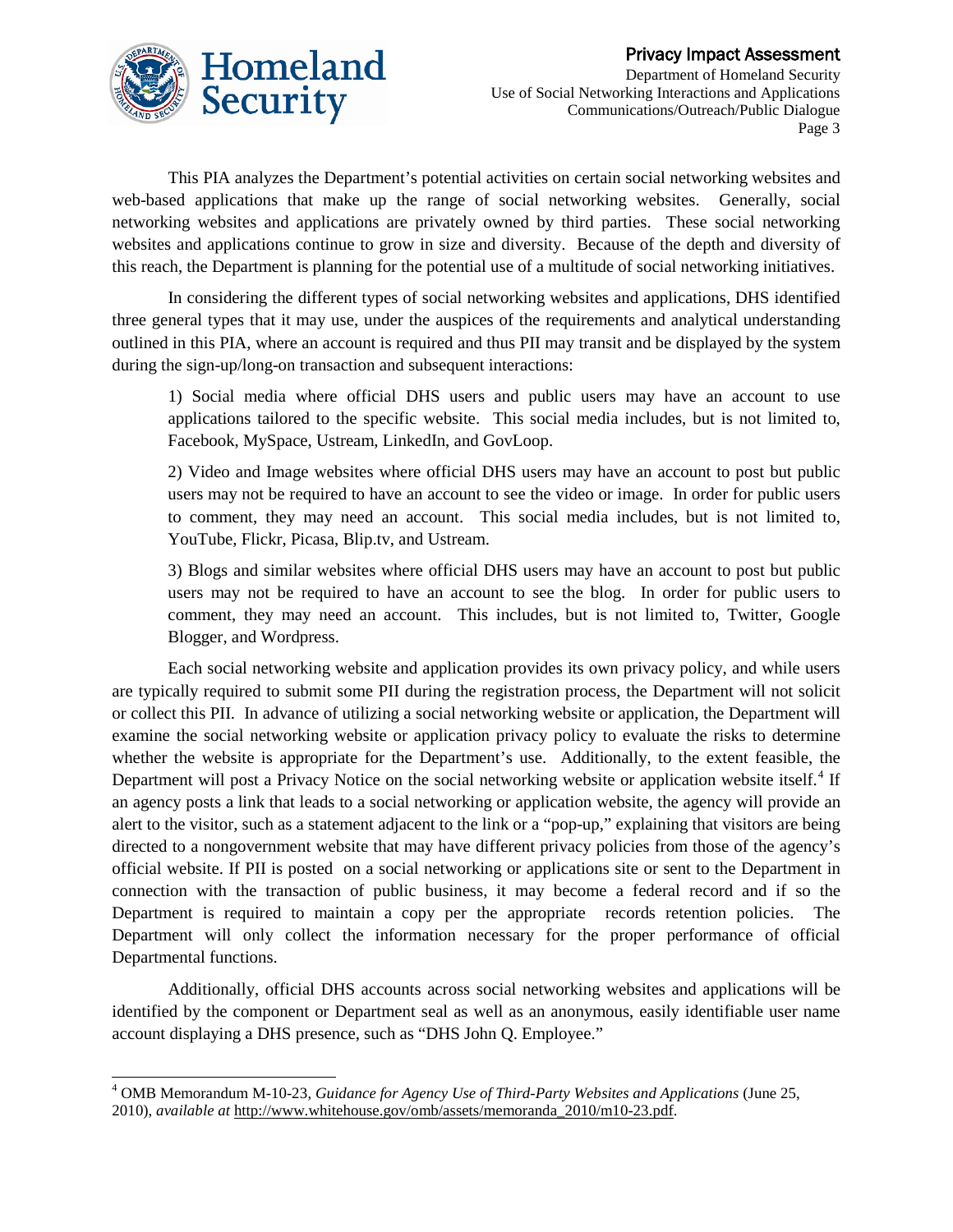

Unless otherwise directed by statute, executive order, or regulation the Department's public affairs officials will serve as the primary account holders for all social networking websites and applications across the Department and will manage and approve all DHS content posted on these publicfacing networks. All content disseminated through official Department accounts must be approved by the Department's public affairs officials prior to posting.<sup>[5](#page-3-0)</sup> The Department's public affairs officials will ensure that all posted content falls within the appropriate requirements for publicly available information and materials. OPA will, when necessary, act as the final authority on what content is acceptable for posting.

When DHS uses those social networking websites and applications listed in Appendix A, it shall not: 1) actively seek PII, and may only use the minimum amount of PII, which it receives, to accomplish a purpose required by statute, executive order, or regulation (all other PII received will be managed in accordance with the requirements and analytical understanding outlined in this PIA); 2) search social networking websites or applications for or by PII; and 3) "friend"<sup>[6](#page-3-1)</sup> public users proactively; exclusion is made to "friending" other U.S. federal, state, local, and tribal government agencies. DHS components wishing to "friend" other non-government entities, such as media outlets or mission-related NGOs, may submit a waiver from this requirement to the DHS Privacy Office at pia@dhs.gov. Such waivers will be noted in the Appendix A under the applicable program.

When DHS uses those social networking websites and applications listed in Appendix A, it may: 1) establish user names and passwords to form profiles, so long as they are easily identifiable as DHS accounts; 2) accept "friend" requests from public user accounts; and 3) interact on social networking websites or applications on official Department business.

The three categories outlined above make up the Department's use of social networking websites and applications covered under this PIA and are intended for external relations (communications/outreach/public dialogue), to provide information about or from the Department, and to provide customer service. This PIA, for example, is not intended to cover other social media activity such as monitoring initiatives, law enforcement and intelligence activities, and other similar operations. For more information on the Department's use of social media, visit www.dhs.gov/privacy.

<span id="page-3-0"></span> <sup>5</sup> The Secretary's Efficiency Review, Section III, Office of Public Affairs Cross-Component Coordination Task Force Directive *available at* http://dhsconnect.dhs.gov/policies/Efficiency Review Materials/90 ER -

<span id="page-3-1"></span> $\frac{DHS\_Communications_{final\_guidance\_intranet.pdf}{6}$  Friending in this PIA is defined as linking, connecting, fanning, following individuals with whom the Department or the public would like to remain closely in contact with, as a defined audience, which is distinct from the public at large. This privilege is controlled by the user.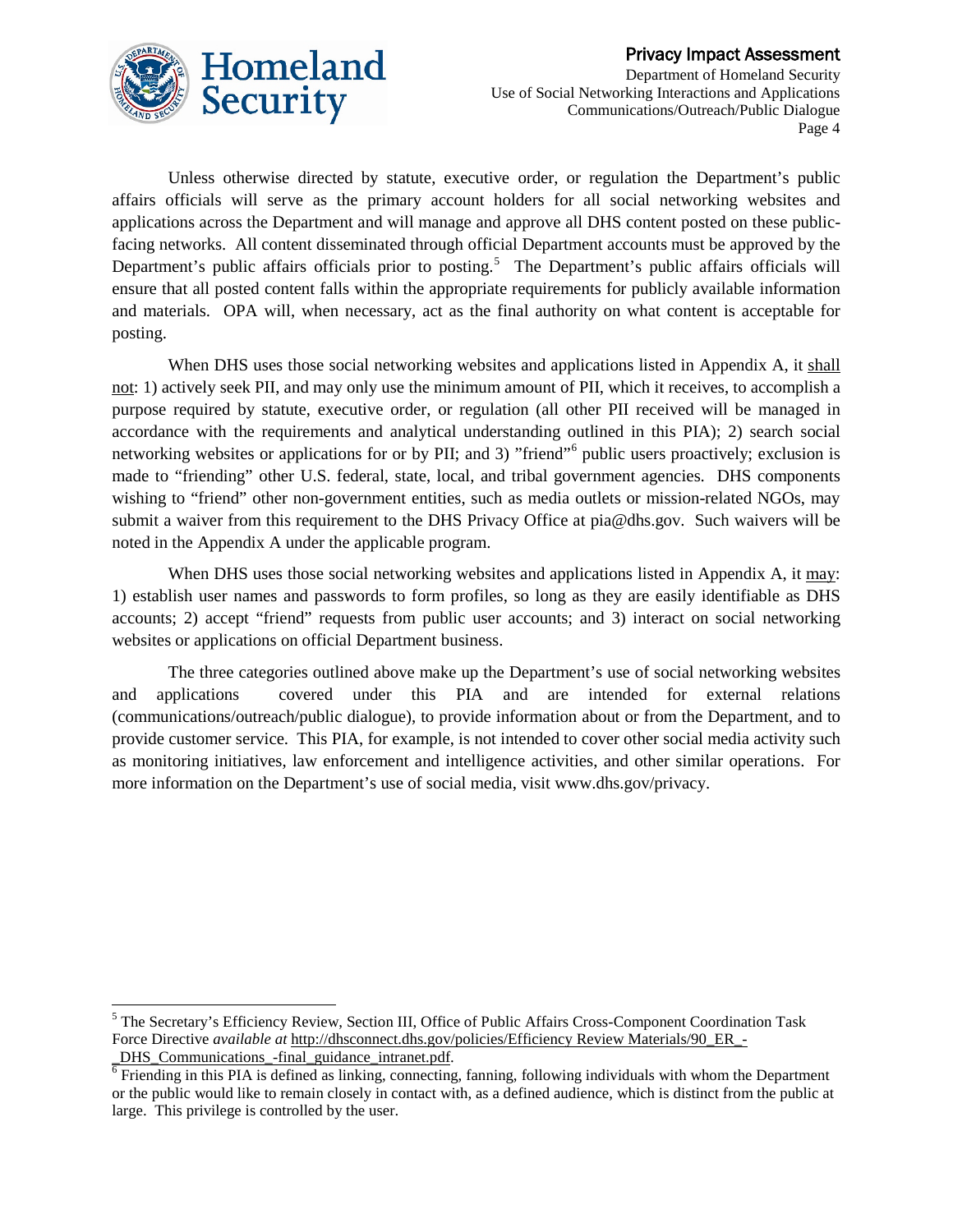

### **Section 1.0 Authorities and Other Requirements**

### **1.1 What specific legal authorities and/or agreements permit and define the collection of information by the project in question?**

The President's Transparency and Open Government Memorandum<sup>[7](#page-4-0)</sup> (January 21, 2009) and the OMB Director's Open Government Directive Memorandum<sup>[8](#page-4-1)</sup> (December 8, 2009) direct federal departments and agencies to harness new technologies to engage the public and serve as one of the primary authorities motivating the Department's efforts to utilize social networking websites and applications.

The Secretary of Homeland Security's Efficiency Review,<sup>[9](#page-4-2)</sup> Section III, Office of Public Affairs Cross-Component Coordination Task Force Directive requires all Departmental social networking websites and applications to be coordinated with OPA, unless otherwise directed by statute, executive order, or regulation.

When DHS uses those social networking websites and applications listed in Appendix A, it is not permitted to actively seek PII, and may only use the minimum amount of PII, which it receives, to accomplish a purpose required by statute, executive order, or regulation (all other PII received will be managed in accordance with the requirements and analytical understanding outlined in this PIA). As a requirement of this PIA, PII may not be retrieved by personal identifier, outside the scope of previously published Privacy Act System of Records Notices, thus, a Privacy Act System of Records Notice is not required.

Authorities supporting the Department's use of social networking websites and applications include:

- A. 6 U.S.C. § 112, "Secretary; functions;"
- B. 6 U.S.C. § 142, "Privacy Officer;"
- C. 5 U.S.C. § 301, the Federal Records Act;
- D. 5 U.S.C. § 552a, the Privacy Act of 1974;
- E. Section 208 of the E-Government Act of 2002;
- F. Section 222 of the Homeland Security Act of 2002;

<span id="page-4-0"></span> <sup>7</sup> President Barack Obama, Memorandum on *Transparency and Open Government* (January 21, 2009), *available at* [http://www.gpoaccess.gov/presdocs/2009/DCPD200900010.pdf.](http://www.gpoaccess.gov/presdocs/2009/DCPD200900010.pdf) <sup>8</sup> OMB Memorandum M-10-06, *Open Government Directive* (December 8, 2009), *available at* 

<span id="page-4-1"></span>

<span id="page-4-2"></span>[http://www.whitehouse.gov/omb/assets/memoranda\\_2010/m10-06.pdf. 9](http://www.whitehouse.gov/omb/assets/memoranda_2010/m10-06.pdf) The Secretary's Efficiency Review, Section III, Office of Public Affairs Cross-Component Coordination Task Force Directive *available at* http://dhsconnect.dhs.gov/policies/Efficiency Review Materials/90 ER -[\\_DHS\\_Communications\\_-final\\_guidance\\_intranet.pdf.](http://dhsconnect.dhs.gov/policies/Efficiency%20Review%20Materials/90_ER_-_DHS_Communications_-final_guidance_intranet.pdf)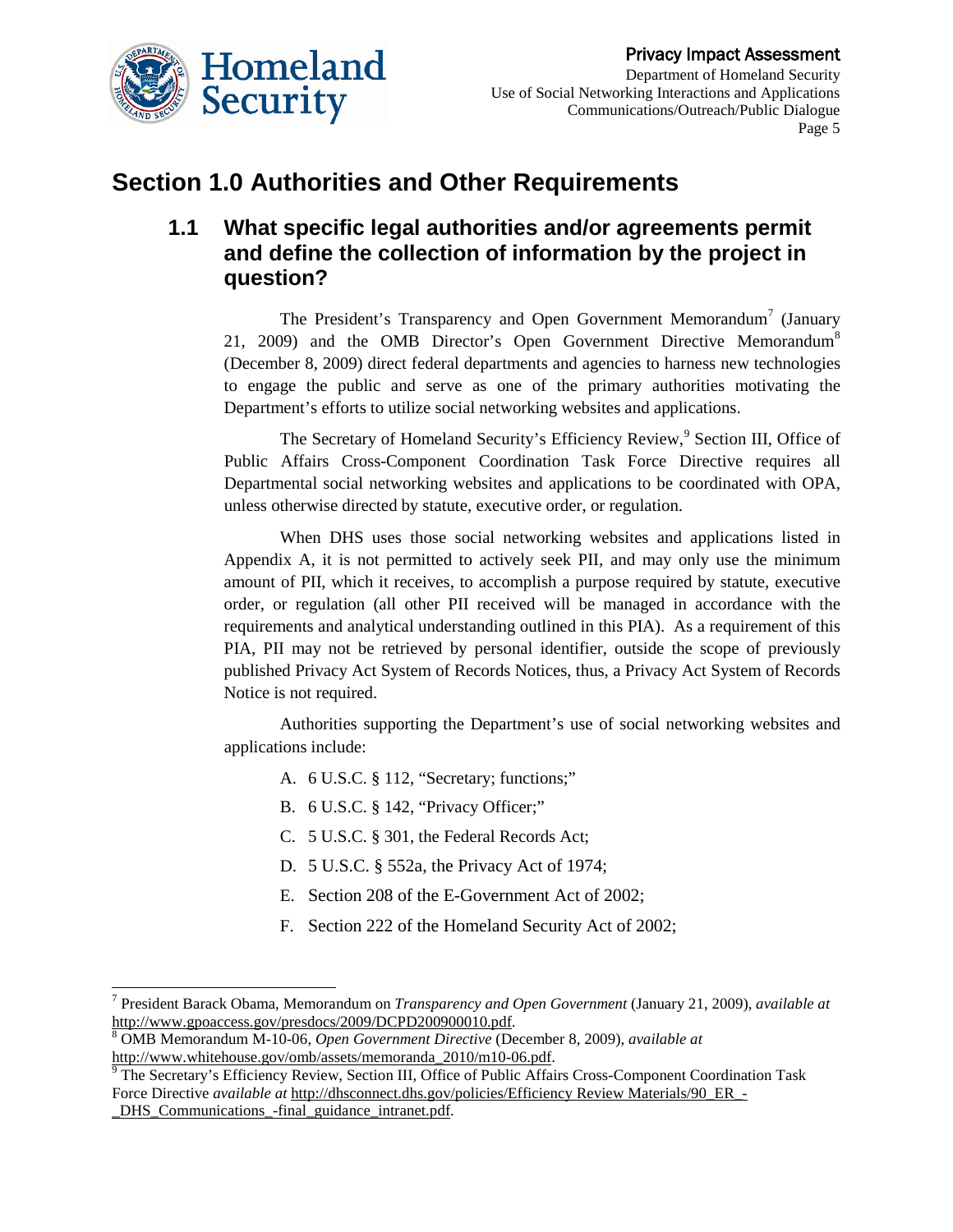- G. The President's *Memorandum on Transparency and Open Government*, January 21, 2009;
- H. The OMB Director's *Open Government Directive* Memorandum, December 8, 2009;
- I. OMB Memorandum M-10-23, *Guidance for Agency Use of Third-Party Websites and Applications*, June 25, 2010; [10](#page-5-0)
- J. OMB Memorandum for the Heads of Executive Departments and Agencies, and Independent Regulatory Agencies, *Social Media, Web-Based Interactive*  Technologies, and the Paperwork Reduction Act, April 7, 2010;<sup>[11](#page-5-1)</sup>
- K. The Secretary's Efficiency Review, Section III, Office of Public Affairs Cross-Component Coordination Task Force Directive;

As a result of this new technological relationship between the Department and the public, it is imperative that DHS engage the public in a manner that complies with federal accessibility, privacy, information security and records laws. To ensure that the Department's use of social media complies with federal laws, executive orders, regulations, and policies, and to apply standards consistently across the entire Department, the Office of the General Counsel (OGC), Office for Civil Rights and Civil Liberties (CRCL), Privacy Office (PRIV), Office of Public Affairs (OPA), Chief Information Security Office (CISO), and Office of Records Management (Records) will collaborate to ensure that all documents related to social media are cleared to ensure that compliance issues are considered and coordinated before implementation.

### **1.2 What Privacy Act System of Records Notice(s) (SORN(s)) apply to the information?**

As a requirement of this PIA, PII may not be retrieved by personal identifier, outside the scope of previously published Privacy Act System of Records Notices. Components may input information into the Departments systems of records that is relevant to official Department duties and for purposes previously approved and outlined in SORNs published in the Federal Register. For example, if a public user contacted the Department to obtain records, the Department would maintain that information under DHS/ALL-001 Department of Homeland Security Freedom of Information Act (FIOA) and Privacy Act (PA) Record System (October 28, 2009, 74 FR 25938). Or if a public user asks the Department to contact them regarding a public relations matter, the Department would maintain that information under DHS/ALL-002 [Department of](http://edocket.access.gpo.gov/2008/E8-28053.htm)  Homeland Security [Mailing and Other Lists System](http://edocket.access.gpo.gov/2008/E8-28053.htm) (November 25, 2008, 73 FR 71659).

<span id="page-5-0"></span><sup>&</sup>lt;sup>10</sup> OMB Memorandum M-10-23, *Guidance for Agency Use of Third-Party Websites and Applications* (June 25, 2010), *available at http://www.whitehouse.gov/omb/assets/memoranda\_2010/m10-23.pdf.* 

<span id="page-5-1"></span><sup>&</sup>lt;sup>11</sup> OMB Memorandum for the Heads of Executive Departments and Agencies, and Independent Regulatory Agencies, *Social Media, Web-Based Interactive Technologies, and the Paperwork Reduction Act (*April 7, 2010), *available at* http://www.whitehouse.gov/sites/default/files/omb/assets/inforeg/PRA\_Gen\_ICRs\_5-28-2010.pdf.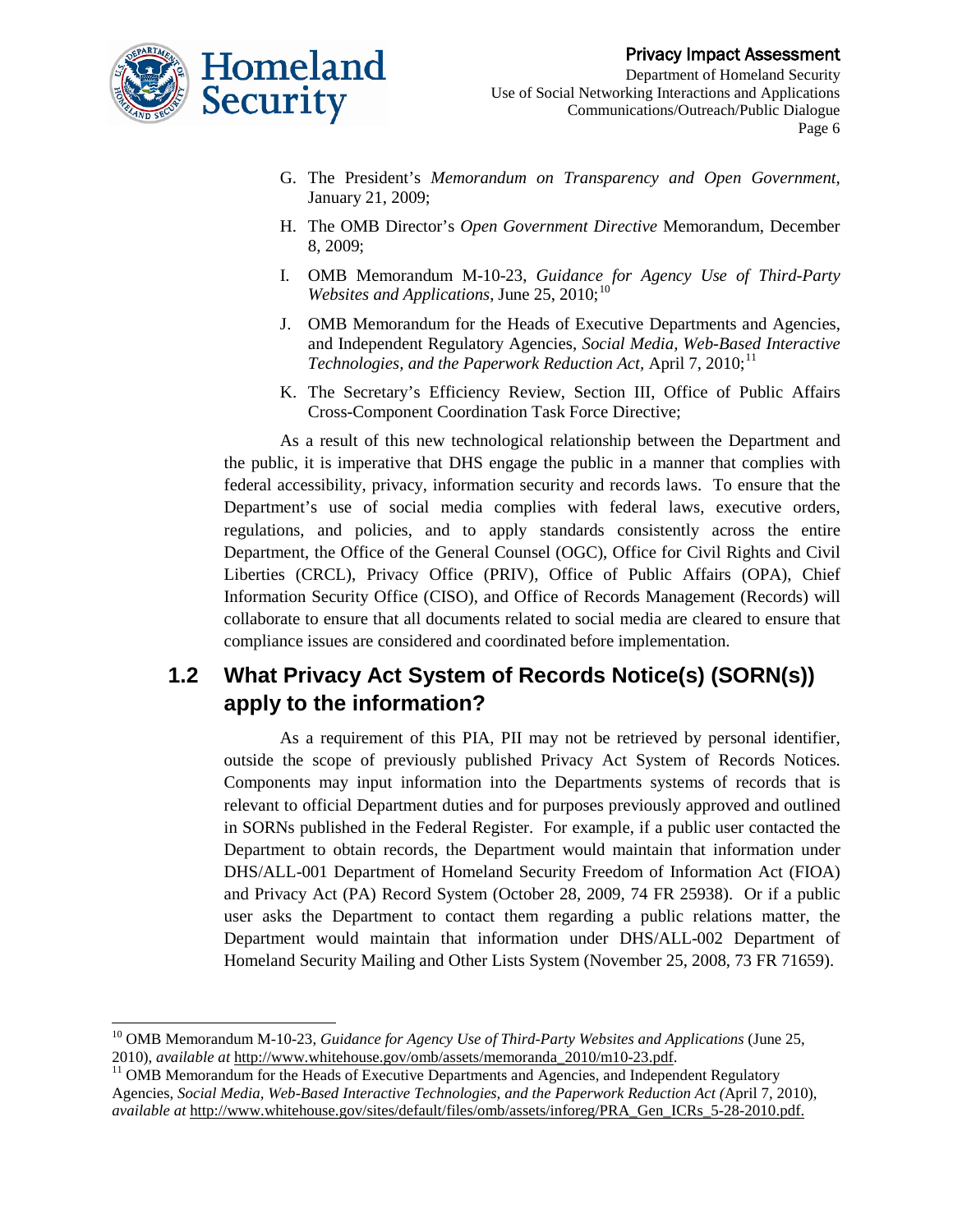

### **1.3 Has a system security plan been completed for the information system(s) supporting the project?**

Social networking websites and applications are external and third-party hosted. Therefore, no internal system security plan is currently required. Users should also consult the website security policies of social networking websites and applications they subscribe to for more information as they apply.

### **1.4 Does a records retention schedule approved by the National Archives and Records Administration (NARA) exist?**

The Department's Office of Records Management, Office of General Counsel, and other components are working internally, as well as with NARA, to determine the records schedule. Until the records schedule is approved, records are maintained indefinitely. Once approved, the Department will follow that approved records schedule.

### **1.5 If the information is covered by the Paperwork Reduction Act (PRA), provide the OMB Control number and the agency number for the collection. If there are multiple forms, include a list in an appendix.**

Whether or not the Department's use of social networking websites and applications triggers the PRA is circumstantial. [12](#page-6-0)

Certain uses of social networking websites and applications will be exempt from the PRA. For example, the Department may use web-based technologies, such as blogs, wikis, and social networks, as a means of publishing solicitations for public comment and for conducting virtual public meetings. Items collected by social networking websites and applications that are not collecting information on behalf of the federal government are not subject to the PRA. Additionally, if the Department authorizes website users to share contact information, such as "send to a friend" using a web form, this authorization is not covered by the PRA unless the agency collects additional information from the "friend."

However, if the Departments uses social networking websites and applications to post surveys of any kind, including web polls and satisfaction surveys that pose identical, specific questions, including pop-up windows, the PRA may apply. Requesting information from respondents' beyond name and email or mailing address would

<span id="page-6-0"></span><sup>&</sup>lt;sup>12</sup> OMB Memorandum for the Heads of Executive Departments and Agencies, and Independent Regulatory Agencies, *Social Media, Web-Based Interactive Technologies, and the Paperwork Reduction Act (*April 7, 2010), *available at http://www.whitehouse.gov/sites/default/files/omb/assets/inforeg/PRA Gen ICRs 5-28-2010.pdf.*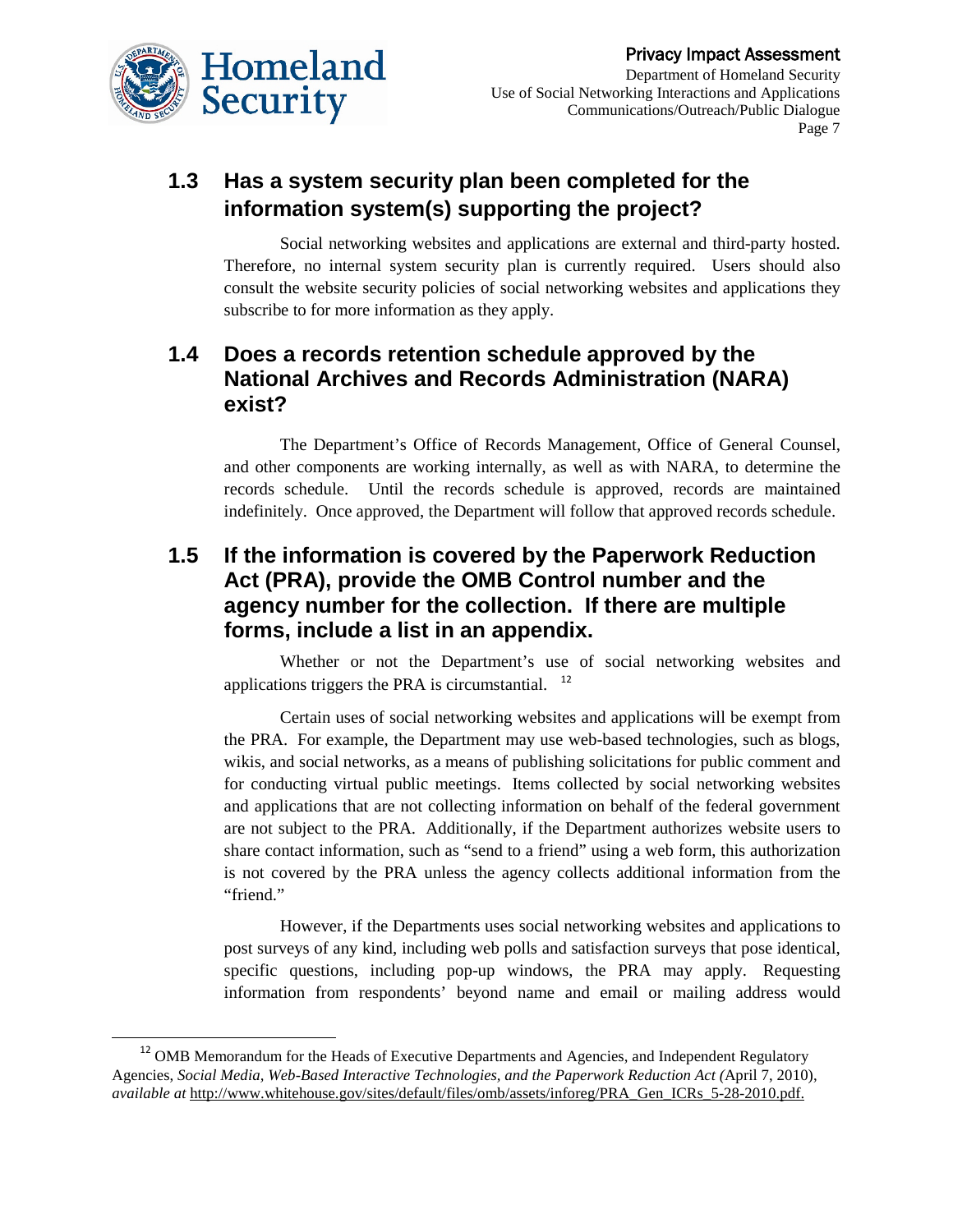

implicate the PRA and require OMB approval because it seeks information beyond what is "necessary" for self-identification of the respondent.

The PRA applies whether the obligation to respond to a collection of information is mandatory, voluntary, or required to obtain a benefit.

### **Section 2.0 Characterization of the Information**

The following questions are intended to define the scope of the information requested and/or collected, as well as reasons for its collection.

### **2.1 Identify the information the project collects, uses, disseminates, or maintains.**

Under this PIA, the Department may utilize social networking websites and applications for external relations (communications/outreach/public dialogue), to provide information about or from the Department, and to provide customer service. The Department uses these non-government websites to make information and services widely available, while promoting transparency and accountability. DHS may use these websites to inform the public on a range of topics from information on airport security to preparedness measures in the event of a hurricane. A public user's information will only be viewed by the Department when the user posts on DHS social networking websites or applications.

Those DHS programs using the social networking websites and applications listed in Appendix A are not permitted to actively seek PII, and may only use the minimum amount of PII, which it receives, to accomplish a purpose required by statute, regulation, or executive order (all other PII received will be managed in accordance with the requirements and analytical understanding outlined in this PIA). Many social networking websites and applications request PII at the time of registration. This collection will vary. Frequently users can provide optional information in addition to the required registration information. For example, users can include optional information on: interests, birthday, religious and political views, family members and relationship status, education and work, photos, alias, contact information (phone, email, address), and hometown to name a few. The Department does not automatically have access to, and will not seek, the public's registration information unless the information used during registration pre-populates a public profile when interacting with a user, if the users' privacy settings allow this display. If PII is posted on a social networking website or application or sent to the Department in connection with the transaction of public business, it may become a federal record and if so the Department is required to maintain a copy per its records retention policies. Through use of social networking websites and applications, DHS users and public users may have an account and, by nature of the program, PII may transit and be displayed by the system during the sign-up/long-on transaction and subsequent interactions.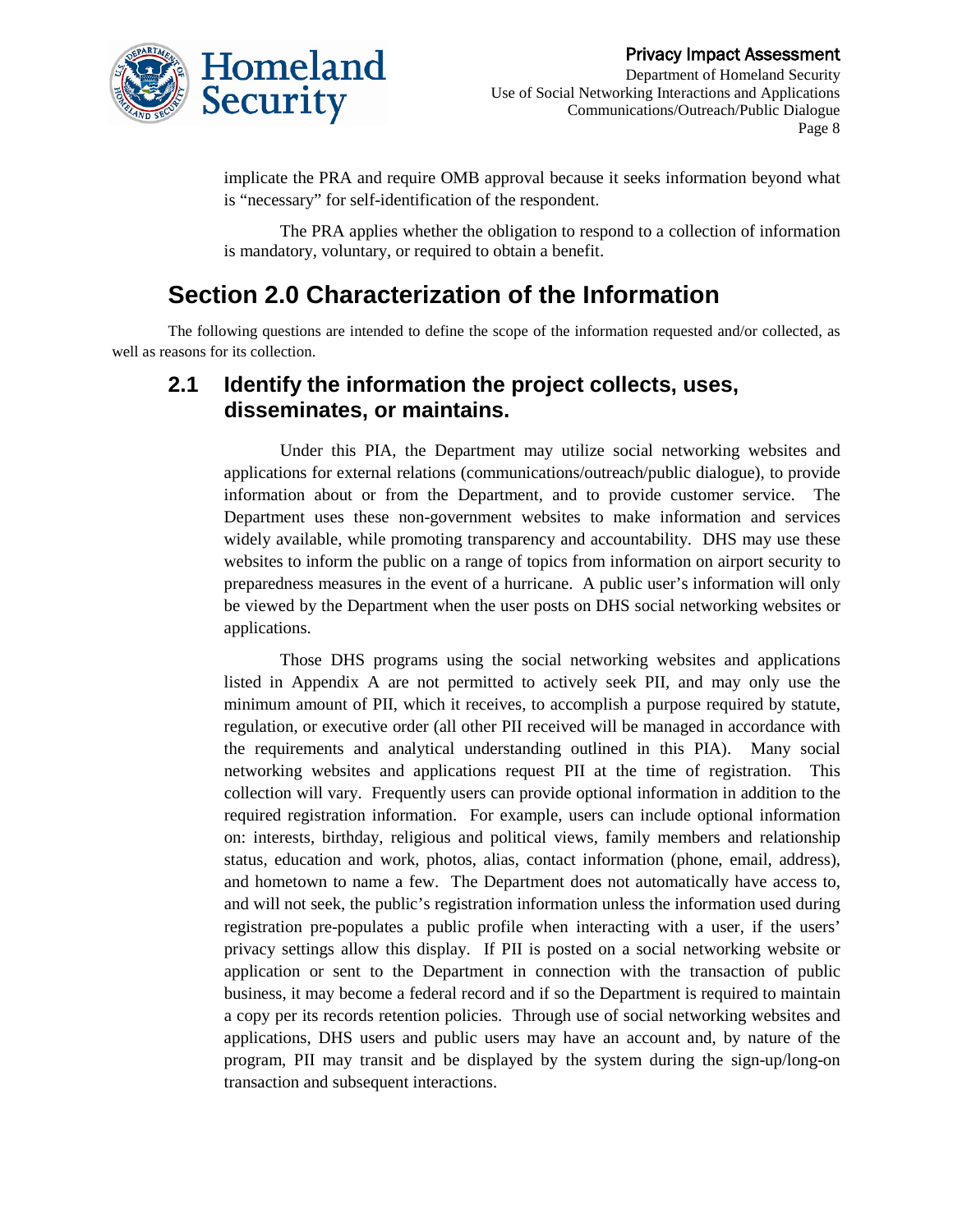

Through use of videos, images, and blogs, DHS users may have an account to post information but public users need not need to have an account to see or participate in the video, image, or blog. By registering, users have the ability to post information such as comments, pictures, videos, and external links. If public users comment, and the social networking website or application requires an account, PII, by nature of the program, may transit and be displayed by the system during the sign-up/long-on transaction and subsequent interactions. The Department has the same information access, abilities, and restrictions as any public user.

Department users, acting in their official capacity, may accept "friend"<sup>[13](#page-8-0)</sup> requests from public user accounts for external relations (communications/outreach/public dialogue), to provide information about or from the Department, and to provide customer service. The Department uses these non-government websites to make information and services widely available, while promoting transparency and accountability. The Department shall not "friend" public users proactively; exclusion is made to "friending" other U.S. federal, state, local, and tribal government agencies. DHS components wishing to "friend" other non-government entities, such as media outlets or mission related NGOs may submit a waiver from this requirement to the DHS Privacy Office at pia@dhs.gov. Such waivers will be noted in the Appendix A under the applicable program. Practices such as "friending" may allow Department employees access to information that public account users designate as available only for their network (i.e., "friends") to see.

### **2.2 What are the sources of the information and how is the information collected for the project?**

Social networking website and application users may be required to submit PII to the social networking website or application service at the time of registration. As noted above, users may voluntarily submit additional optional information to further identify or categorize themselves if they so choose. This may also happen during social networking sessions with the Department. If the Department accepts a friend request from a public user, additional information is viewable by the Department that users have designated for their network to see. This information is collected and maintained by the social networking website or application service provider, but may be viewed by the Department. The Department may view user comments in instances of bi-directional communication between a DHS user and another public user. If PII is posted on a social networking website or application or sent to the Department in connection with the transaction of public business, it may become a federal record and if so the Department is required to maintain a copy per its records retention policies. The use of a social networking website or application to conduct communications and transactions on behalf of the Department does not preclude the Department's responsibility for potentially managing it as a federal record.

<span id="page-8-0"></span> $13$  See footnote 6.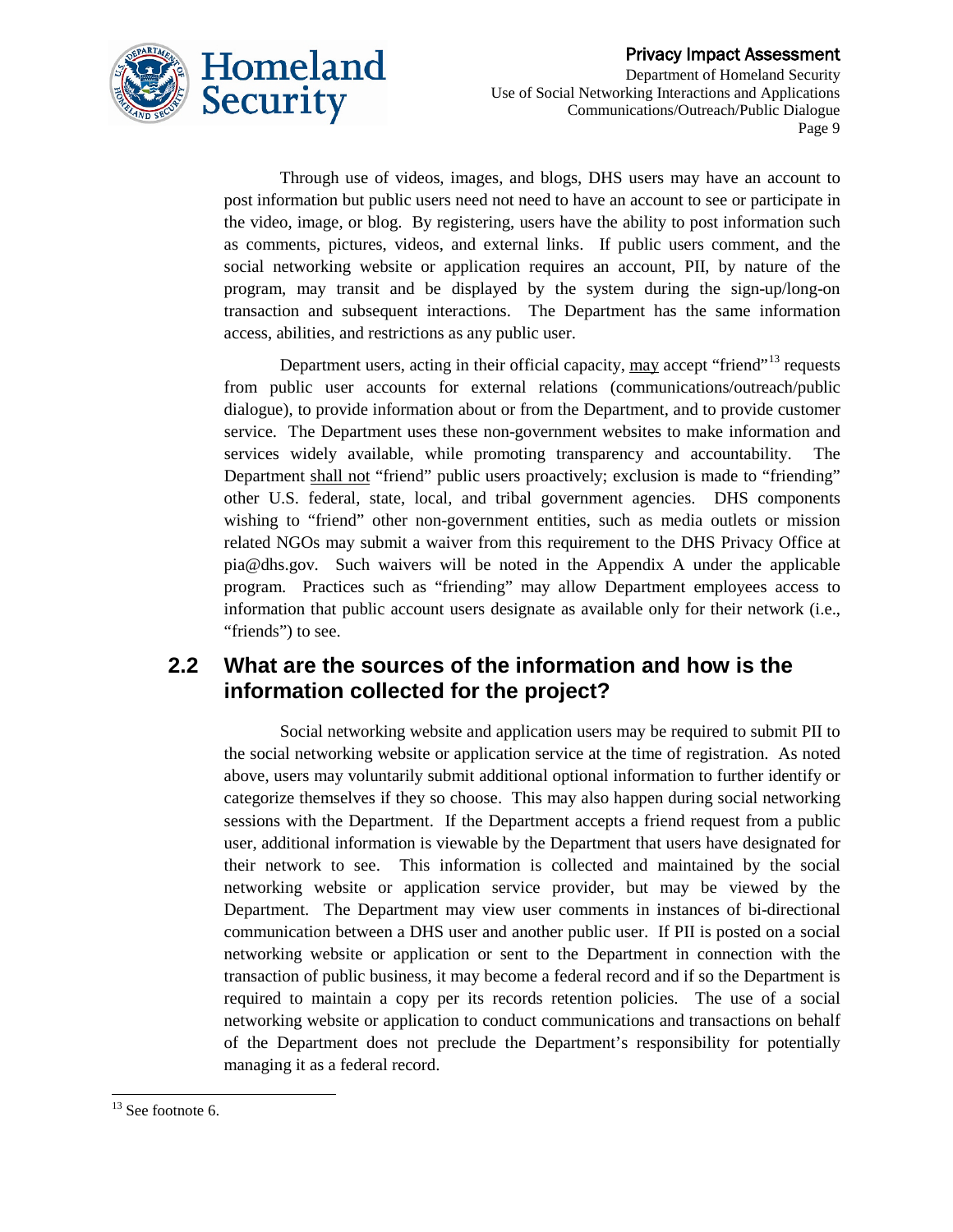

When DHS uses those social networking websites and applications listed in Appendix A, it is not permitted to actively seek PII, and may only use the minimum amount of PII, which it receives, to accomplish a purpose required by statute, executive order, or regulation (all other PII received will be managed in accordance with the requirements in this PIA). DHS will not actively "friend" a public user (exclusion is made to "friending" other U.S. federal, state, local, and tribal government agencies) but may accept invitations to be "friended" by public users. If PII is posted on a social networking website or application or sent to the Department in connection with the transaction of public business, it may become a federal record and if so the Department is required to maintain a copy per its records retention policies.

### **2.3 Does the project use information from commercial sources or publicly available data? If so, explain why and how this information is used.**

Social networking websites and applications permit users to "add value" to the network by voluntarily submitting information about themselves that is then stored by the service. These social networking websites and applications compile the information into "profiles," often searchable in various fields that allow users to interact with others on a web-based platform provided by the host. Social networking websites and applications may, among other uses, also employ user-defined data to advertise products.

#### **2.4 Discuss how accuracy of the data is ensured.**

Information posted by public users on a social networking website or application is submitted voluntarily. The public user controls accuracy of the information. The Department does not make assumptions about informational accuracy nor will it verify its accuracy. However, the Department may correct inaccurate information about the Department's programs that are posted on publicly available pages.

#### **2.5 Privacy Impact Analysis: Related to Characterization of the Information**

Risk: There is a risk that Department users, acting in their official capacity, may "friend" public users without the public users being aware of it. This could lead public users to believe the Department is inappropriately engaging with the public.

Mitigation: To mitigate this risk, the Department has established requirements in this PIA that no Department user, acting in his/her official capacity, may actively "friend" a public user; exclusion is made to "friending" other U.S. federal, state, local, and tribal government agencies. DHS components wishing to "friend" other nongovernment entities, such as media outlets or mission related NGOs may submit a waiver from this requirement to the DHS Privacy Office at pia@dhs.gov. Such waivers will be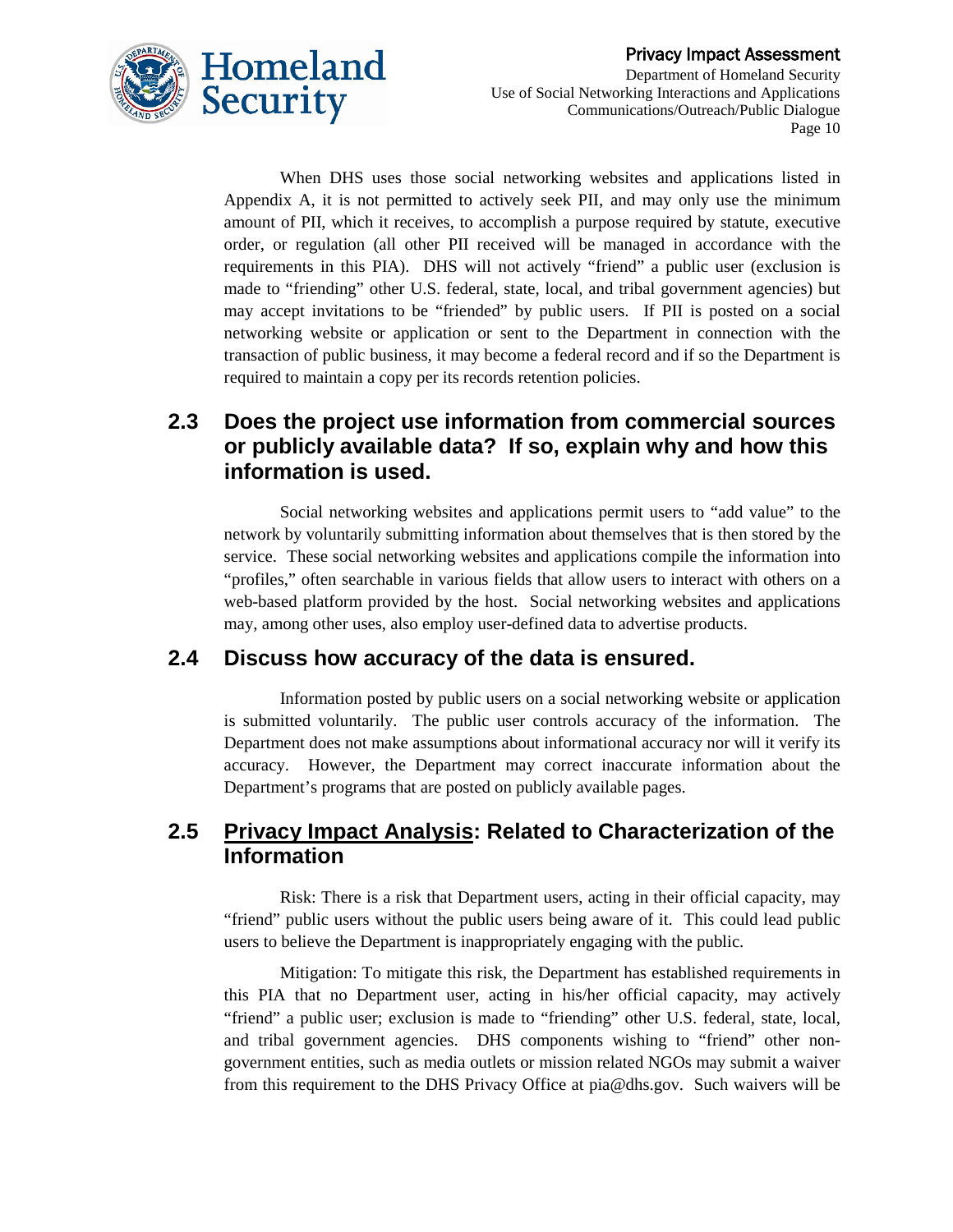

noted in the Appendix A under the applicable program. Department users may only accept requests from the public to be "friended."

Risk: Given the nature of social networking websites and applications, PII may transit and be displayed by the system during the sign-up/long-on transaction and subsequent interactions. All interactions may expose Department users to PII and that information may be inappropriately incorporated into Departmental files. In instances where bi-directional communication with the Department (chat/comment) is initiated by a public user, those remarks may be collected by the Department. If PII is posted on a social networking website or application or sent to the Department in connection with the transaction of public business, it may become a federal record and if so the Department is required to maintain a copy per its records retention policies. Another risk is that public users may post inappropriate content on DHS-sponsored pages.

Mitigation: To mitigate this risk, the Department recommends public users not post PII on a social networking website or application or share it with the Department. In instances where bi-directional communication (chat/comment) is initiated by a public user, those remarks may be collected by the Department.<sup>[14](#page-10-0)</sup> Additionally, if inappropriate comments (vulgar/profanity) are posted on DHS-sponsored pages the Department may first attempt to remove it from the page, but it may remain a federal record in Departmental files in accordance with moderation and use policies.

Risk: Public users may post specific information, including PII, to DHS asking about why a particular benefit has or has not been provided.

Mitigation: DHS will post a notice on all social networking websites and applications stating that if PII is posted on a social networking website or application or sent to the Department in connection with the transaction of public business, it may become a federal record and if so the Department is required to maintain a copy per its records retention policies. The use of a social networking website or application to conduct communications and transactions on behalf of the Department does not preclude the Department's responsibility for potentially managing it as a federal record.

### **Section 3.0 Uses of the Information**

The following questions require a clear description of the project's use of information.

#### **3.1 Describe how and why the project uses the information.**

The Department may utilize certain social networking websites and applications for external relations (communications/outreach/public dialogue), to provide information about or from the Department, and to provide customer service. The Department uses these non-government websites to make information and services widely available, while promoting transparency and accountability. The social networking website or

<span id="page-10-0"></span><sup>&</sup>lt;sup>14</sup> The Office of Public Affairs, in coordination with OGC, will facilitate development of moderation/comment policies along with the Department's components.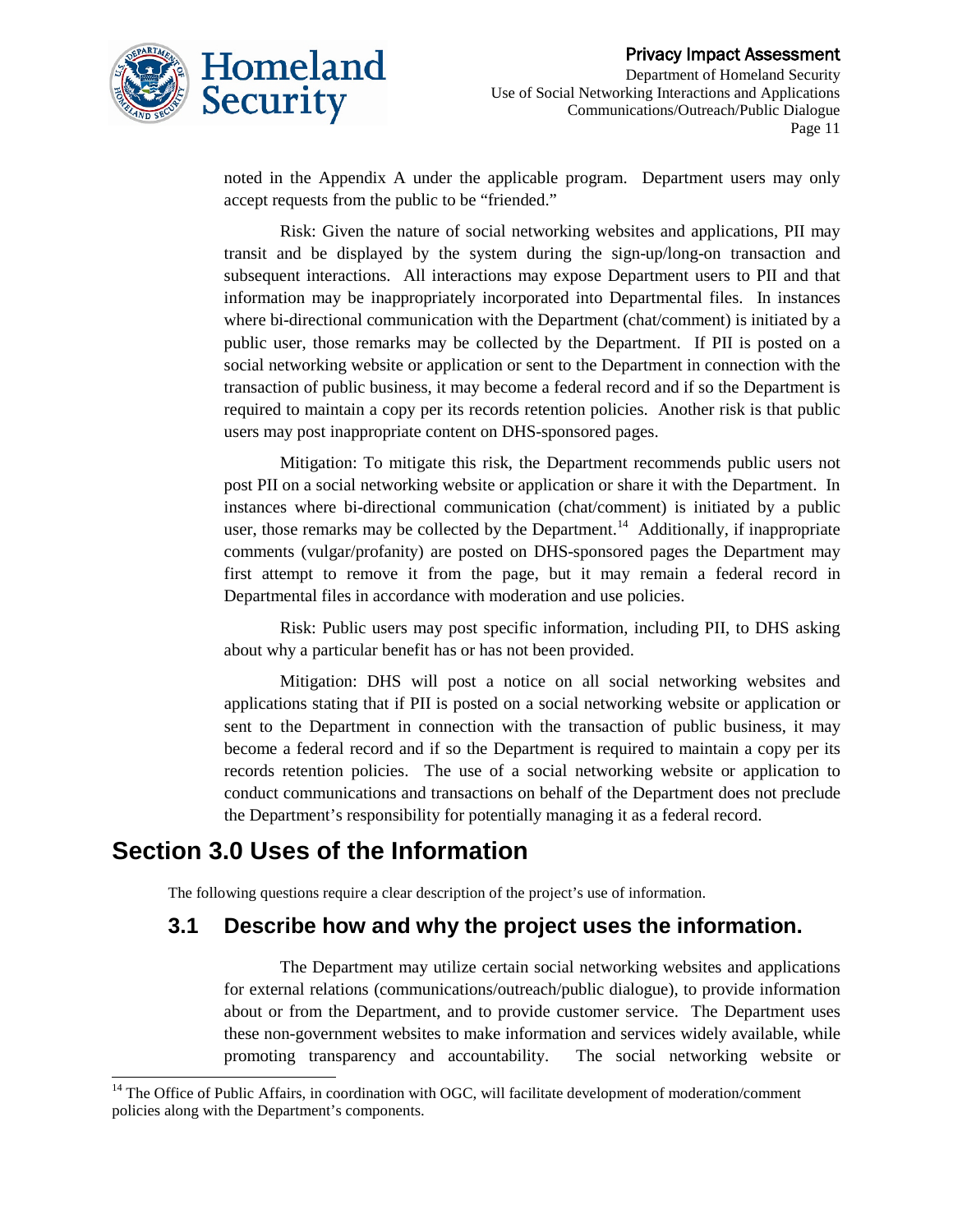

application, and the user information that resides within it, will be used in order to facilitate interaction with the public. When DHS uses those social networking websites and applications listed in Appendix A, it is not permitted to actively seek PII, and may only use the minimum amount of PII, which it receives, to accomplish a purpose required by statute, executive order, or regulation (all other PII received will be managed in accordance with the requirements in this PIA). If PII is posted on a social networking website or application or sent to the Department in connection with the transaction of public business, it may become a federal record and if so the Department is required to maintain a copy per its records retention policies. The use of a social networking website or application to conduct communications and transactions on behalf of the Department does not preclude the Department's responsibility for potentially managing it as a federal record.

### **3.2 Does the project use technology to conduct electronic searches, queries, or analyses in an electronic database to discover or locate a predictive pattern or an anomaly? If so, state how DHS plans to use such results.**

The Department will not dictate what applications will be used by various social networking websites and applications to analyze data that users voluntarily submit. The Department will not produce data except, potentially, in instances where bi-directional communication occurs. In these instances, basic identifiers such as name or pseudonym, time stamp, and communication of the exchange may be recorded.

#### **3.3 Are there other components with assigned roles and responsibilities within the system?**

Information may be shared internally within DHS to those who demonstrate a need-to-know in the performance of their official duties. This may involve public userposted comments shared with appropriate officials in order to improve the way the Department uses social networking websites or applications and for external relations (communications/outreach/public dialogue), to provide information about or from the Department, and to provide customer service. The Department uses these nongovernment websites to make information and services widely available, while promoting transparency and accountability. PII should only be shared internally where the information received was for a purpose required by statute, executive order, or regulation (all other PII received will be managed in accordance with the requirements in this PIA).

### **3.4 Privacy Impact Analysis: Related to the Uses of Information**

Risk: PII posted on a social networking website or applications or sent to the Department in connection with the transaction of public business may become a federal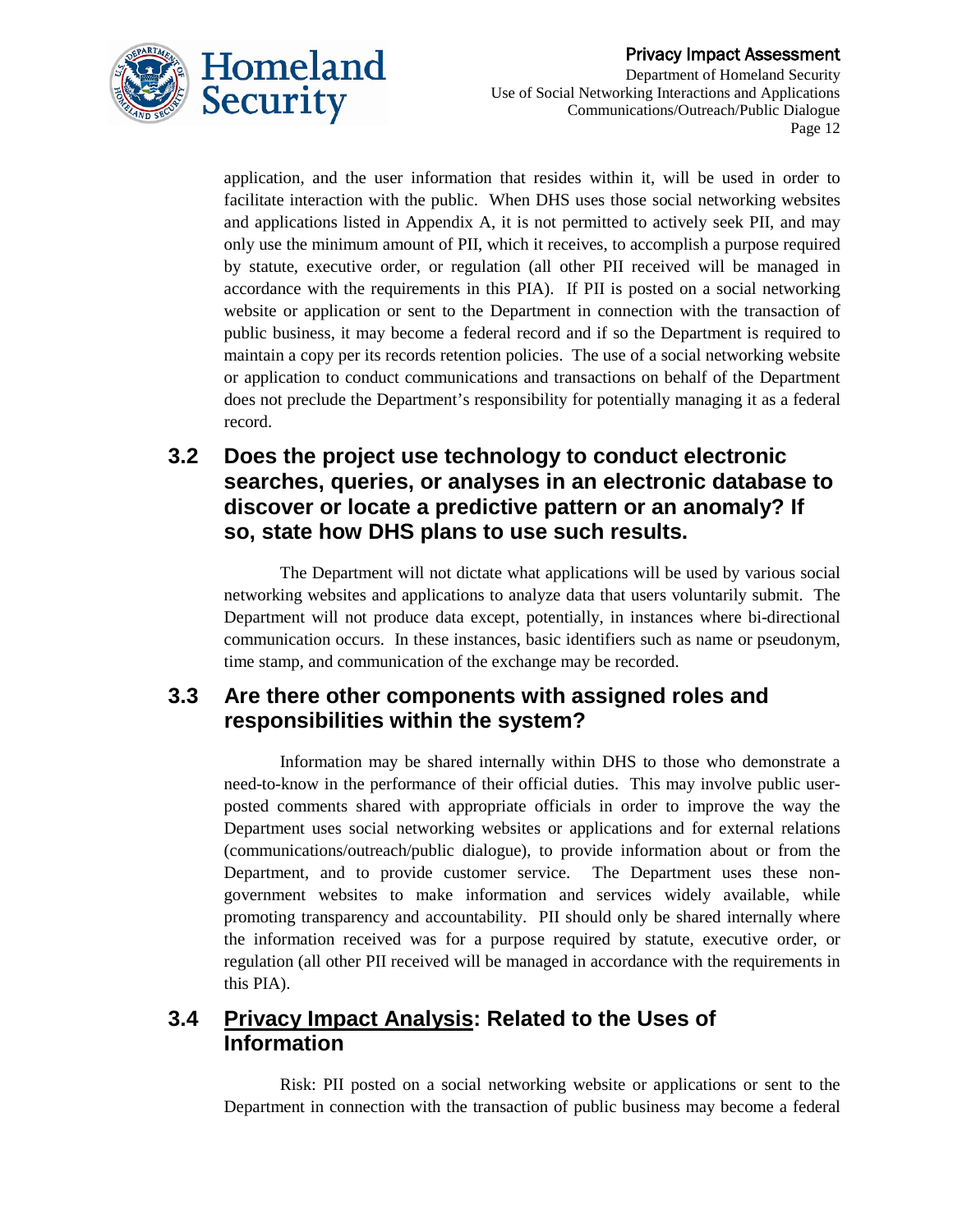

record and, if so, the Department is required to maintain a copy per its records retention policies.

Mitigation: To mitigate the risk, users should not post or send PII to the Department. Users should limit use of PII to that which is absolutely necessary.

# **Section 4.0 Notice**

The following questions seek information about the project's notice to the individual about the information collected, the right to consent to uses of said information, and the right to decline to provide information.

### **4.1 How does the project provide individuals notice prior to the collection of information? If notice is not provided, explain why not.**

The Department shall set-up official accounts which clearly establish that the accounts are managed by DHS. For example, the Department shall use the DHS seal on the social networking websites or applications. In addition, employees responsible for managing such websites or applications should clearly identify themselves, such as "DHS John Q. Employee," when interacting with the public. The Department's public affairs officials are content approvers for the Department.

If PII is posted on a social networking website or application or sent to the Department in connection with the transaction of public business, it may become a federal record and if so the Department is required to maintain a copy per its records retention policies.

In advance of utilizing a social networking website or application, the Department will examine the privacy policy of the social networking website or application to evaluate the risks to determine whether it is appropriate for the Department's use. Additionally, to the extent feasible, the Department will post a Privacy Notice on the social networking website or application itself. If an agency posts a link that leads to a social networking or application website, the agency will provide an alert to the visitor, such as a statement adjacent to the link or a "pop-up," explaining that visitors are being directed to a nongovernment website that may have different privacy policies from those of the agency's official website. Users should also consult the privacy policies of social networking websites and applications they subscribe to for more information as they apply. The Department's privacy policy can be viewed at http://www.dhs.gov/xutil/gc\_1157139158971.shtm.

### **4.2 What opportunities are available for individuals to consent to uses, decline to provide information, or opt out of the project?**

In advance of utilizing a social networking website or application, the Department will examine the website's or application's privacy policy to evaluate the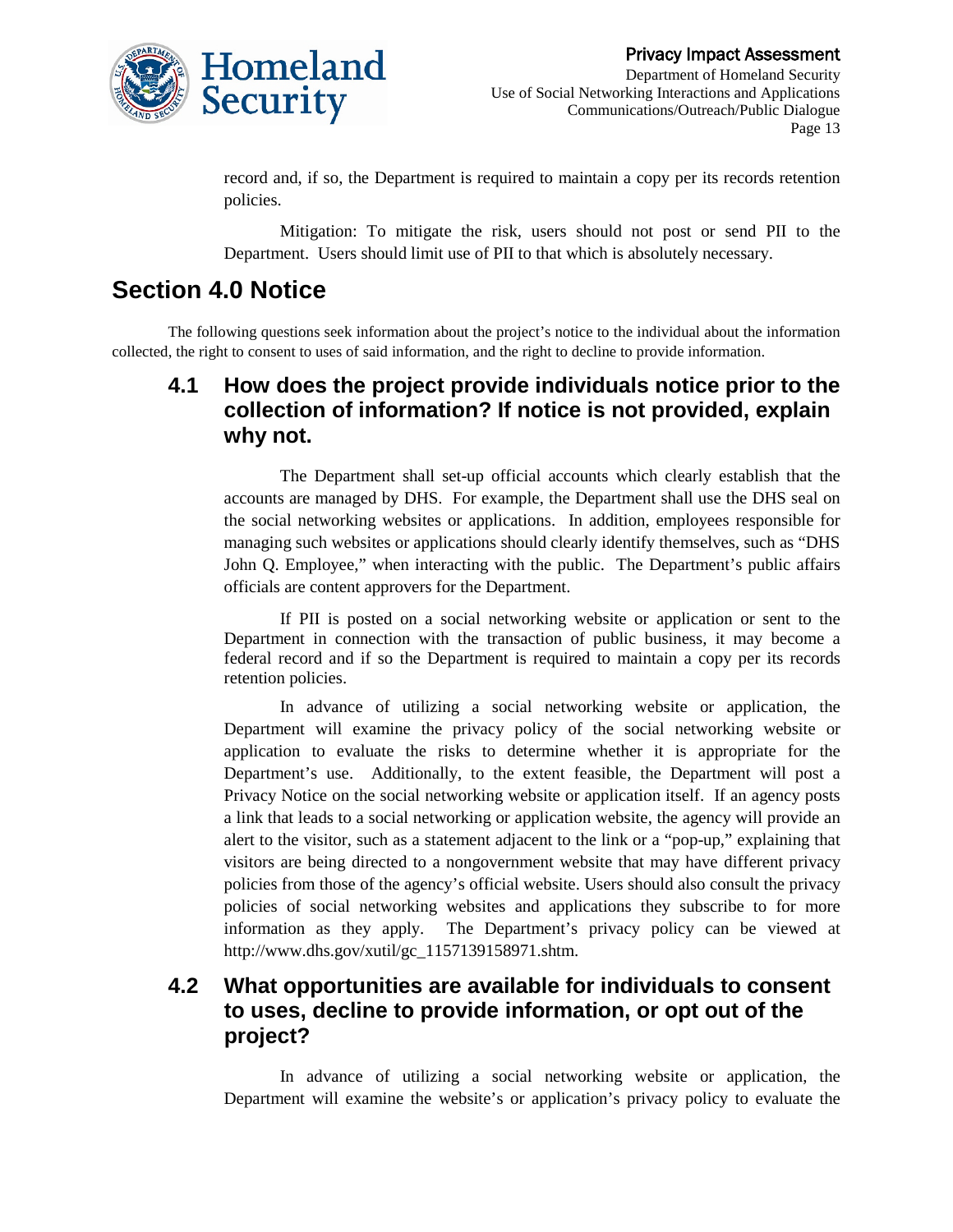

risks and to determine whether the it is appropriate for the Department's use. Additionally, to the extent feasible, the Department will post a Privacy Notice on the social networking website or application itself. If an agency posts a link that leads to a social networking or application website, the agency will provide an alert to the visitor, such as a statement adjacent to the link or a "pop-up," explaining that visitors are being directed to a nongovernment website that may have different privacy policies from those of the agency's official website. Users should also consult the privacy policies of social networking websites and applications they subscribe to for more information as they apply. Many social networking websites and applications provide privacy controls that allow users to adopt a "layered" approach to others' access to their profile information. The Department's privacy policy can be viewed at http://www.dhs.gov/xutil/gc\_1157139158971.shtm.

The Department does not ask individuals to post information on social networking websites or applications. Information that individuals voluntarily submit as part of the registration process is not the property of DHS and the Department will not solicit this information. PII posted on a social networking website or application or sent to the Department in connection with the transaction of public business, may become a federal record and if so the Department is required to maintain a copy.

As the information collected by the social networking website or application is submitted voluntarily by individuals, the Department cannot provide an opportunity to decline to provide information. With regard to the rights users may have on the social networking website or application, individuals should consult the privacy policies of the websites they subscribe to for more information.

#### **4.3 Privacy Impact Analysis: Related to Notice**

The Department shall set-up official accounts which clearly establish that the accounts are managed by DHS. For example, the Department shall use the DHS seal on the social networking websites or applications. In addition, employees responsible for managing such websites or applications should clearly identify themselves, such as "DHS John Q. Employee," when interacting with the public. The Department's public affairs officials are content approvers for the Department.

In advance of utilizing a social networking website or application, the Department will examine the privacy policy to evaluate the risks to determine whether it is appropriate for the Department's use. Additionally, to the extent feasible, the Department will post a Privacy Notice on the social networking website or application itself. Users should also consult the privacy policies of social networking website or application they subscribe to for more information as they apply. The Department's privacy policy can be viewed at [http://www.dhs.gov/xutil/gc\\_1157139158971.shtm.](http://www.dhs.gov/xutil/gc_1157139158971.shtm)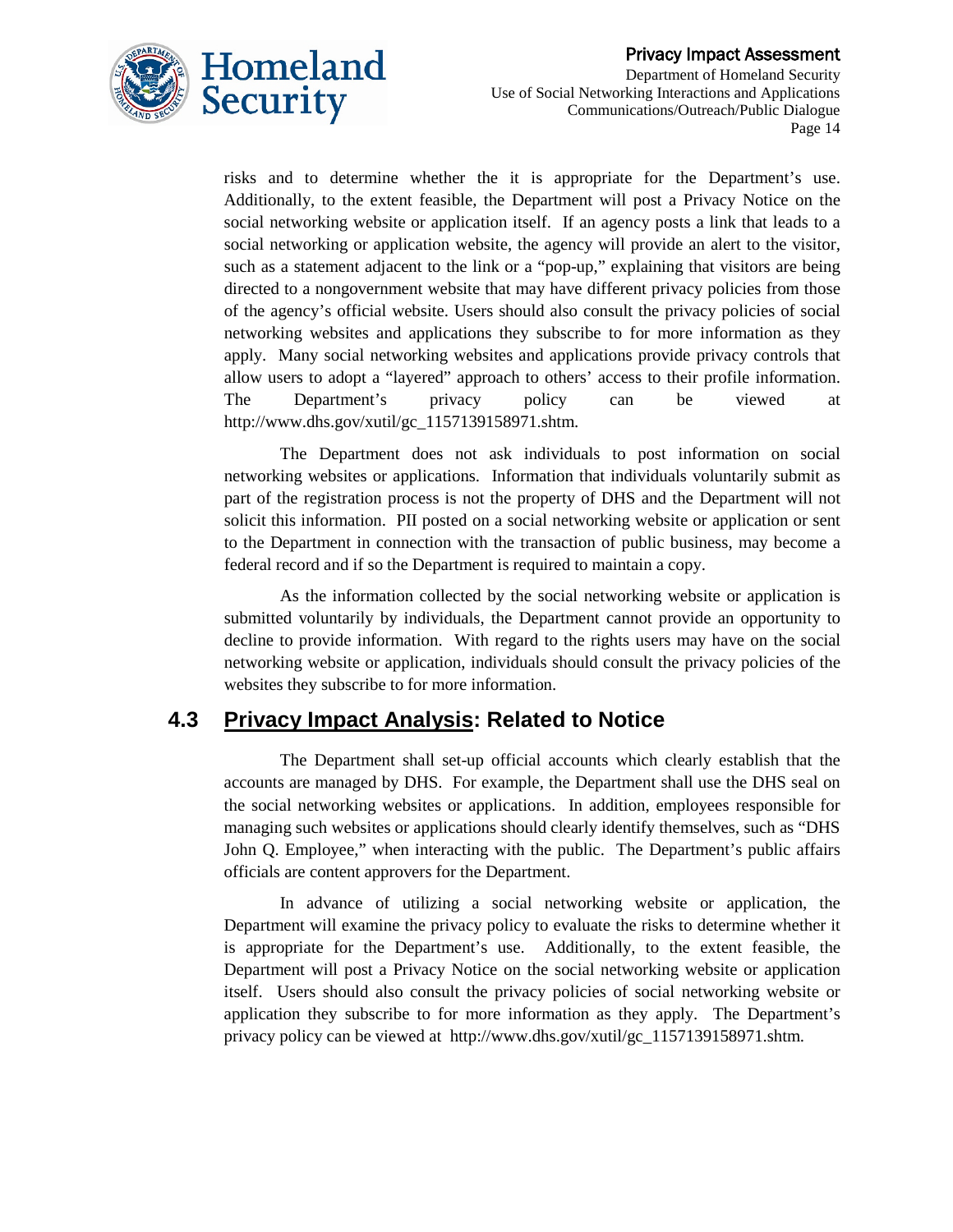

Department of Homeland Security Use of Social Networking Interactions and Applications Communications/Outreach/Public Dialogue Page 15

### **Section 5.0 Data Retention by the project**

The following questions are intended to outline how long the project retains the information after the initial collection.

### **5.1 Explain how long and for what reason the information is retained.**

Those social networking websites and applications listed in Appendix A are not permitted to actively seek PII, and may only use the minimum amount of PII, which it receives, to accomplish a purpose required by statute, executive order, or regulation (all other PII received will be managed in accordance with the requirements and analytical understanding outlined in this PIA). If PII is posted on a social networking website or application or sent to the Department in connection with the transaction of public business, it may become a federal record and if so the Department is required to maintain a copy per its records retention policies.

The Department's Office of Records Management, Office of General Counsel, and other components are working internally, as well as with the National Archives and Records Administration, to determine the records schedule. Until the records schedule is approved, records are maintained indefinitely. Once approved, the Department will follow that approved records schedule.

Records may also be maintained by the social networking website or application. Check specific social networking websites and applications for details on records retention.

### **5.2 Privacy Impact Analysis: Related to Retention**

Risk: Retaining information for longer than is relevant and necessary can introduce privacy risks such as unauthorized use and disclosure.

Mitigation: To mitigate this risk, the Department will only maintain information posted on the social networking website or application sent to the Department in connection with the transaction of public business. The Department's Office of Records Management, Office of General Counsel, and other components are working internally, as well as with the National Archives and Records Administration, to determine the records schedule. Once approved, the Department will follow that approved records schedule.

### **Section 6.0 Information Sharing**

The following questions are intended to describe the scope of the project information sharing external to the Department. External sharing encompasses sharing with other federal, state and local government, and private sector entities.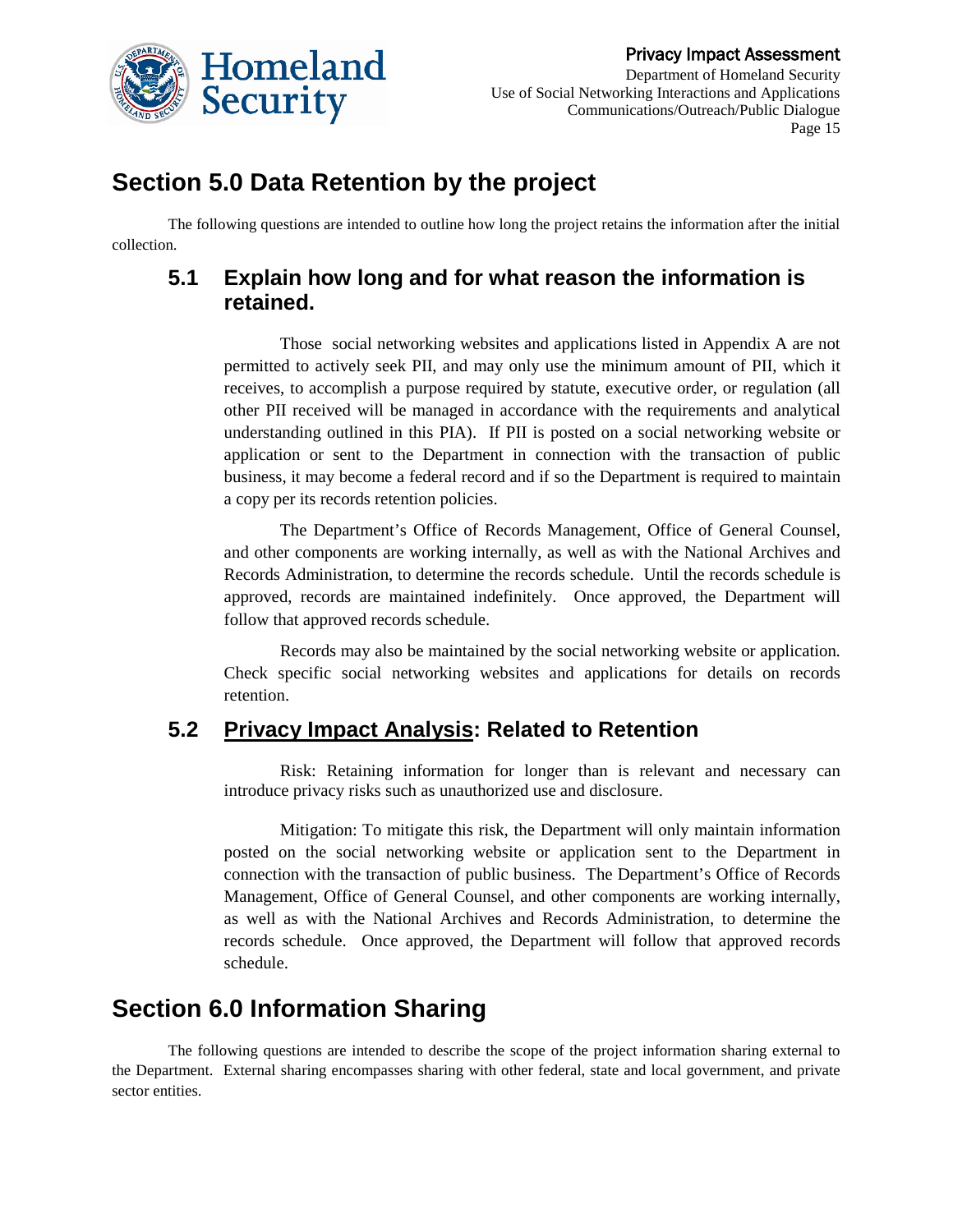

### **6.1 Is information shared outside of DHS as part of the normal agency operations? If so, identify the organization(s) and how the information is accessed and how it is to be used.**

The information posted on social networking websites and applications will be available to the provider and any and all users on a social networking website or application who are able to access the public-facing side of an account. The Department may share information posted on a DHS-sponsored page if there is a demonstrated need to know, and will only post information after it has been appropriately approved and vetted by the Department's public affairs officials.

### **6.2 Describe how the external sharing noted in 6.1 is compatible with the SORN noted in 1.2.**

Department employees may share only as much information as necessary in the performance of official Department duties with those who have a need-to-know inside the Department. The Department's employees and contractors will be trained on the appropriate use and sharing of social networking information.

### **6.3 Does the project place limitations on re-dissemination?**

Department employees may re-distribute only as much information as necessary in the performance of official Department duties with those who have a need-to-know inside the Department. The Department's employees and contractors will be trained on the appropriate use and sharing of social networking information.

#### **6.4 Describe how the project maintains a record of any disclosures outside of the Department.**

Content posted on the Department's social networking websites and applications is publicly available therefore it will be accessible to anyone with an internet connection. Information may also be shared by other electronic means and in paper form. In doing so, the Department's policies and procedures for handling information remain in place.<sup>[15](#page-15-0)</sup> The Department's public affairs officials are content approvers for the Department. This includes sharing of information outside of the Department.

### **6.5 Privacy Impact Analysis: Related to Information Sharing**

Risk: Sharing too much information, particularly bi-directional communication records is a risk inherent in this process.

Mitigation: Department employees share only as much information as necessary in the performance of official Department duties with those who have a need-to-know.

<span id="page-15-0"></span> <sup>15</sup> *Available at* http://www.dhs.gov/xlibrary/assets/dhs\_information\_sharing\_strategy.pdf.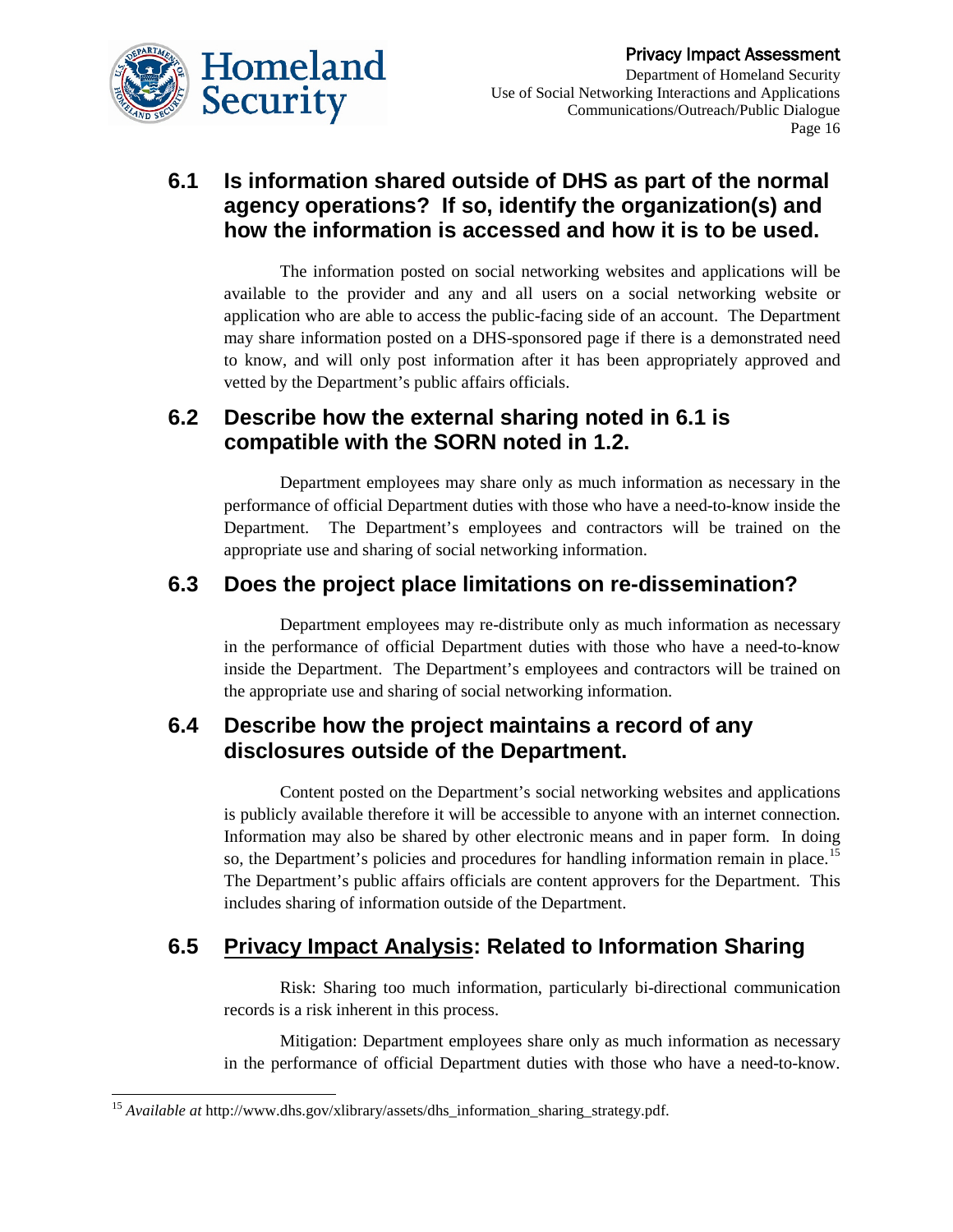

The Department's employees and contractors will be trained on the appropriate use and sharing of social networking information.

# **Section 7.0 Redress**

The following questions seek information about processes in place for individuals to seek redress which may include access to records about themselves, ensuring the accuracy of the information collected about them, and/or filing complaints.

#### **7.1 What are the procedures that allow individuals to access their information?**

As a general matter, the Department is not collecting information on individuals and so there is no information that an individual could access. Nevertheless, the Department's public affairs officials will post their contact information on the social networking website or application to allow any individual to contact the Department regarding any information posted. Individuals should also consult the privacy policies of the social networking website or application they subscribe to for more information related to those social networking sites and applications own access provisions.

### **7.2 What procedures are in place to allow the subject individual to correct inaccurate or erroneous information?**

As noted above, the Department is not collecting information about an individual and so will generally not have a record that needs to be corrected. In most instances the individual is able to correct information on the social networking or application website directly. The Department's public affairs officials will post its contact information on the website or application to allow any individual to contact the Department regarding any information posted. Individuals should also consult the privacy policies of the websites they subscribe to for more information related to those social networking sites and applications own access provisions. The Department's privacy policy can be viewed at http://www.dhs.gov/xutil/gc\_1157139158971.shtm.

### **7.3 How does the project notify individuals about the procedures for correcting their information?**

As noted above, the Department is not collecting information about an individual and so will generally not have a record that needs to be corrected. In most instances the individual is able to correct information on the social networking or application website directly. The Department's public affairs officials will post their contact information on the website or applications to allow any individual to contact the Department regarding any information posted. Individuals should also consult the privacy policies of the websites they subscribe to for more information related to those social networking sites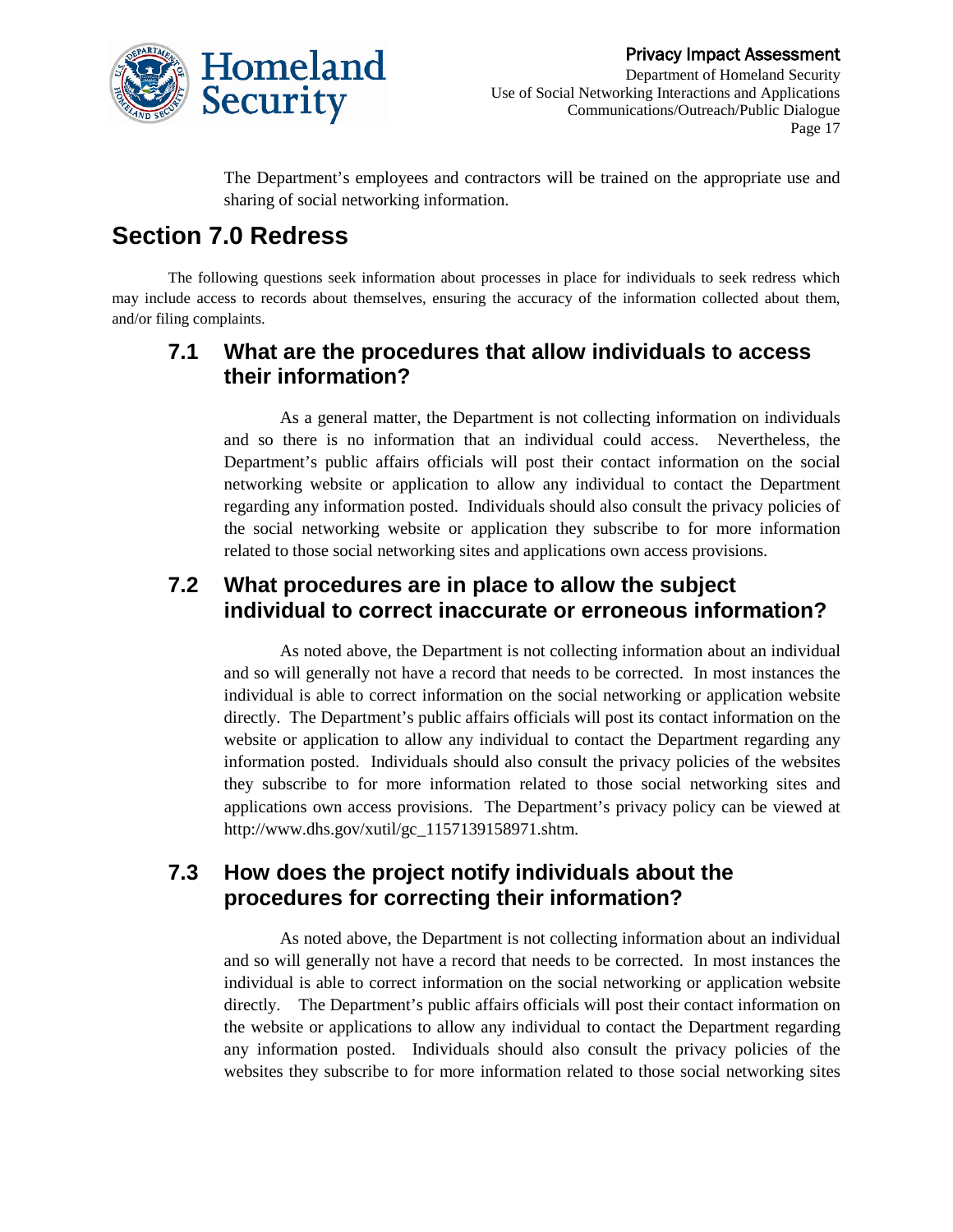

and applications own access provisions. The Department's privacy policy can be viewed at http://www.dhs.gov/xutil/gc\_1157139158971.shtm.

### **7.4 Privacy Impact Analysis: Related to Redress**

As designed under this PIA, the Department will not be collecting PII. In most instances the social networking or application website is designed so that the individual has direct control over his/her information and can make any corrections required. Nevertheless, the Department's public affairs officials will post their contact information on the website or applications to allow any individual to contact the Department regarding any information posted. This contact information, in most cases, will be in the form of standard email and physical mailing addresses. The information available on social networking websites and applications is largely user-generated, meaning the individual chooses the amount of information available about himself or herself as well as the ease with which it can be accessed by other users. Thus, the primary account holder should be able to redress any concerns through the social networking website or application. Individuals should also consult the privacy policies of the social networking websites and applications they subscribe to for more information related to those social networking sites and applications own access provisions. The Department's privacy policy can be viewed at http://www.dhs.gov/xutil/gc\_1157139158971.shtm.

# **Section 8.0 Auditing and Accountability**

The following questions are intended to describe technical and policy based safeguards and security measures.

### **8.1 How does the project ensure that the information is used in accordance with stated practices in this PIA?**

The social networking websites and applications listed in Appendix A are subject to Privacy Compliance Reviews by the DHS Privacy Office.

#### **8.2 Describe what privacy training is provided to users either generally or specifically relevant to the project.**

The Department's federal employees and contractors are provided annual privacy training. Content approvers and posters are provided additional training by the Department's public affairs officials.

### **8.3 What procedures are in place to determine which users may access the information and how does the project determine who has access?**

The Department does not own or control social networking websites and applications, and accesses them only as a user. However, passwords for Department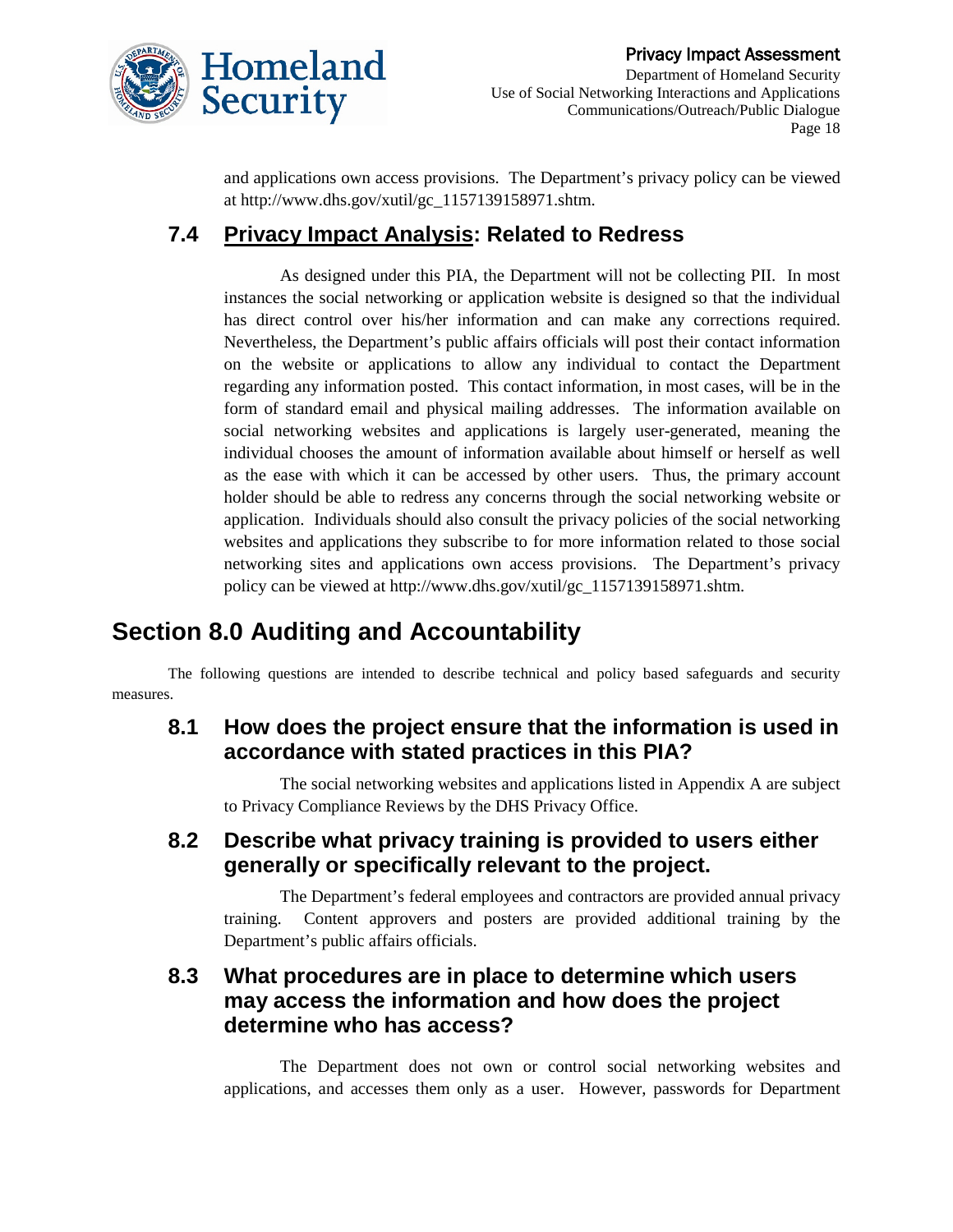

accounts will be controlled by the Department's public affairs officials and will ensure that only authorized individuals have access to the accounts. The Department must setup an official account which clearly establishes that the account is managed by DHS. For example, components should use the DHS seal on the social networking website or application. In addition, employees responsible for managing such websites and applications should clearly identify themselves, such as "DHS John Q. Employee," when interacting with the public.

As part of their official contractual duties, when supervised by a federal employee, contractors may provide support for to the Department's social networking websites and applications.

### **8.4 How does the project review and approve information sharing agreements, MOUs, new uses of the information, new access to the system by organizations within DHS and outside?**

As a result of this new technological relationship between the Department and the public, it is imperative that DHS engage the public in a manner that complies with federal accessibility, privacy, information security and records laws. To ensure that the Department's use of social media complies with federal laws, executive orders, regulations, and policies, and to apply standards consistently across the entire Department, OGC, CRCL, PRIV, OPA, CISO, and Records will collaborate to ensure that all documents related to social networking websites and applications are cleared to ensure compliance issues are considered and coordinated before implementation.

Appendix A of this PIA will serve as a listing, to be updated periodically, of DHS social networking interactions and applications, approved by the Chief Privacy Officer, that follow the requirements and analytical understanding outlined in this PIA

### **Responsible Officials**

Kathleen McShea Director of New Media and Web Communications Office of Public Affairs Department of Homeland Security

### **Approval Signature**

**Final signed version on file with the DHS Privacy Office.**

Mary Ellen Callahan Chief Privacy Officer Department of Homeland Security

\_\_\_\_\_\_\_\_\_\_\_\_\_\_\_\_\_\_\_\_\_\_\_\_\_\_\_\_\_\_\_\_